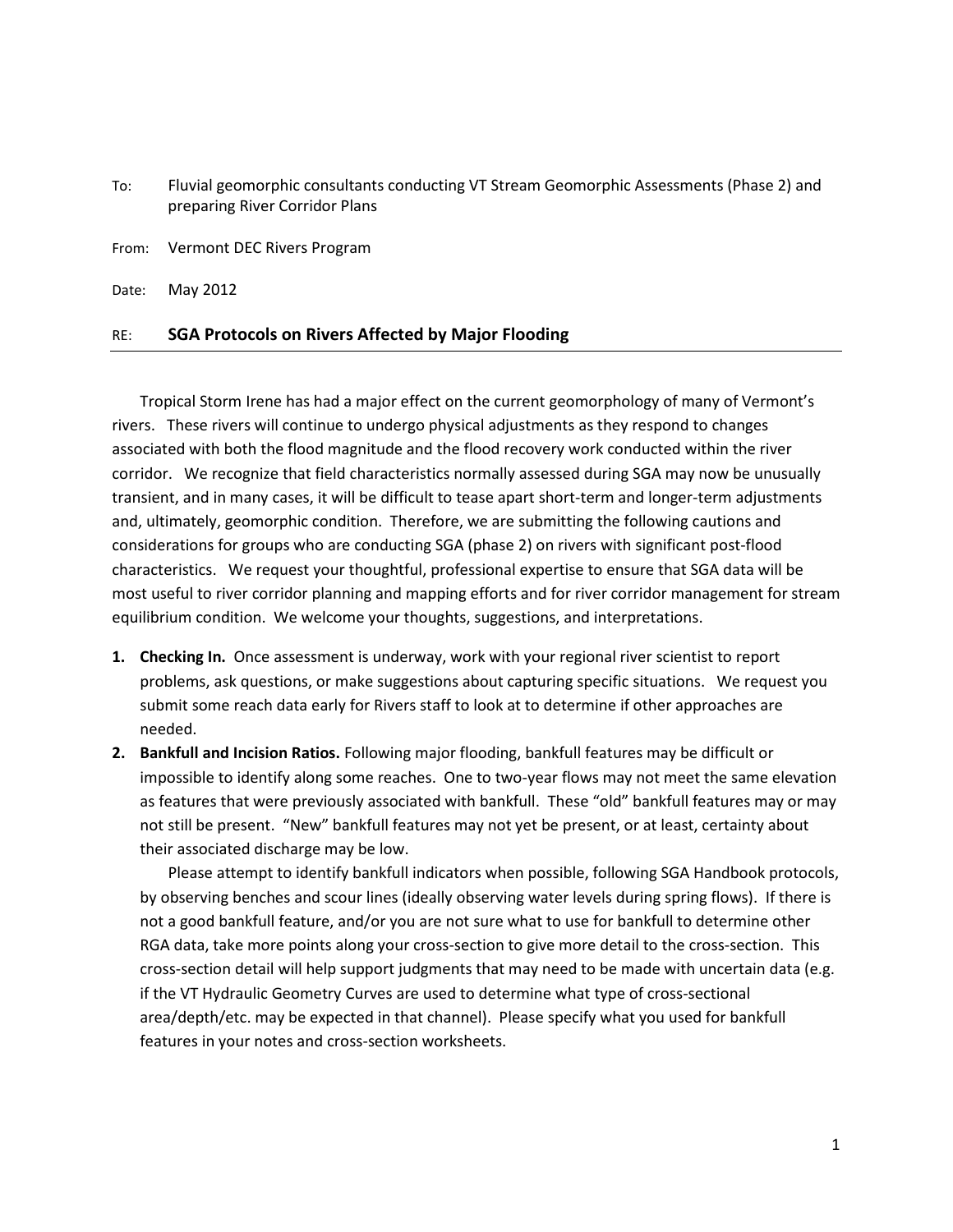An incision ratio will be calculated as usual but an alternate measure for channel enlargement should also be used when channel dimensions have been significantly altered and/or corroborating bankfull indicators are not present.

## *Note this method is NEW to SGA protocols:*

The **channel enlargement measure (***E***)** is a comparison of the channel's cross sectional area from the current top of bank  $(A_{\text{top}})$  to the cross sectional area predicted by the Vermont regional hydraulic geometry curve  $(A<sub>curve</sub>)$  as a percentage, using this equation:

## *E***= Atob/Acurve X 100**

An approximate value of 100% for *E* could be interpreted as a clue that the stream channel may have retained equilibrium capacity. A value of 300%, for example, could indicate channel enlargement. However, there are obvious problems with this method because of limitations of the regional hydraulic geometry curve (see Appendix J of SGA Handbook). Also, this measure alone will not directly indicate degree of incision or floodplain access. This method is simply another descriptor to help qualify the data.

The DMS will provide a space to enter any channel enlargement measures that are calculated.

- **3. Dredged/braided areas.** At the time of assessment, some stream reaches may be significantly dredged with piled stream sediments or multiple channels associated with in-stream work. Segment out these areas if they are >500' long. If it is not possible to identify bankfull elevation, then take a descriptive cross section without identifying bankfull. Having these cross sections in the SGA database is still vital to understanding the geomorphic condition of the reach. Taking multiple cross sections in highly impacted reaches is encouraged. For areas <500', highlight those locations in your notes and comments; if you have time, cross-sections in these areas can be helpful, too, to demonstrate how much modification/impact has occurred as compared to the surrounding reach or segment that may have less impacts.
- **4. Channel Dimensions.** For each cross section, note the following:
	- Were channel dimensions significantly changed by major flooding? (Yes/No/Unknown)
	- Were channel dimensions significantly changed by human alteration associated with flood recovery efforts (e.g., reshaping of banks by yellow machines)? (Yes/No/Unknown)

Record your answers to these questions on cross-section field forms and in uploaded cross section spreadsheets. We are creating a place in the DMS to enter this information, as well as other information relating to major flood effects.

**5. "Highly Altered" Segments.** When bankfull elevation can't be identified and/or existing stream type is difficult to determine, the RGA condition may default to Poor for the segment. Sensitivity may also default to Extreme (discuss with your Regional River Scientist if you wish to assign Extreme sensitivity on a "highly altered" segment). Though a segment may default to poor/extreme conditions, complete as many questions in the RGA as possible to help characterize the type of adjustments that are most likely to be occurring and/or likely to occur in the segment.